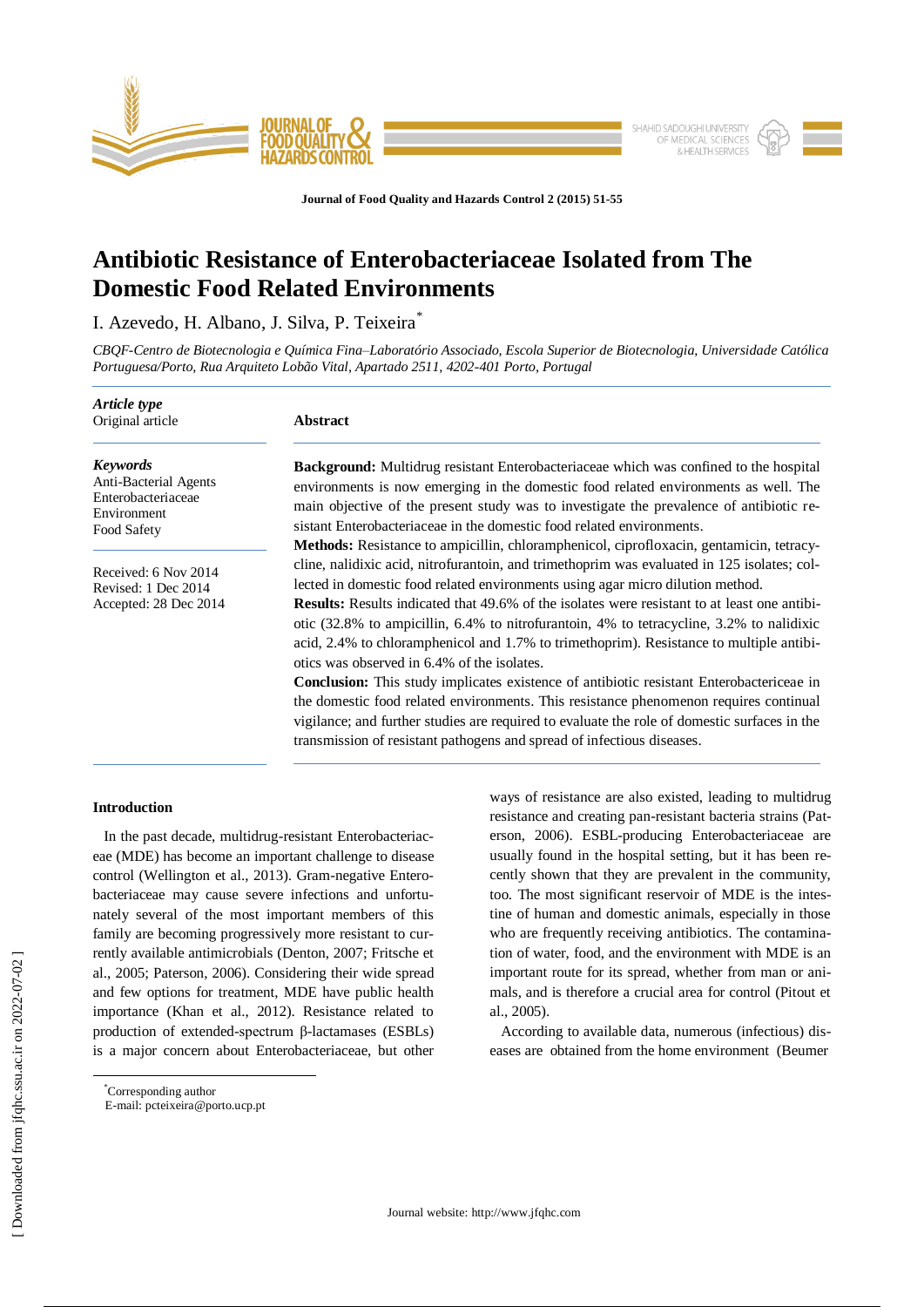and Kusumaningrum, 2003). In North America and Europe, more than 50% of the recorded food infections seem to be originated in the home (Azevedo et al., 2014; Beumer and Kusumaningrum, 2003).

 Resistant microorganisms often emerge when the environment changes; thus, it is possible to emerge new resistant pathogens. The need for improved hygiene to reduce the spread of antibiotic resistance is a major recommendation of working parties across Europe (Bloomefield and Scott, 2013), not only in hospital but also in the community (Shannon and French, 2004). However, there is little information available until now about enteric microorganisms isolated from domestic food related settings.

 Consequently, a main goal of the present study was to investigate the prevalence of antimicrobial susceptibility in Enterobacteriaceae isolates in 125 samples collected from the domestic food related environment. The potential repercussions of these results in terms of microbiological safety, especially concerning the development and spread of antimicrobial resistance in the food chain, will be discussed.

## **Materials and methods**

## *Origin of Enterobacteriacea bacterial isolates*

 One hundred and twenty-five isolates of Enterobacteriaceae obtained from our previous study (Azevedo et al., 2014), stored at -20 ºC in Tryptone Soya Agar (TSA) with 30% (v/v) glycerol. They had been isolated from several points in 15 houses (from Oporto, Portugal), including knobs of doors, refrigerators and dishwashers, stove buttons, food preparation surfaces, taps and kitchen towels, as well as from domestic animals' feet that usually have access to the kitchen area, and WC knobs and taps.

 Then, the isolates were cultured in Tryptone Soya Broth (TSB), for regeneration, and the purity of each culture was confirmed by streaking on plates of the respective medium.

 Purified isolates were screened for Gram-negative, glucose positive, oxidase-negative and catalase-positive rea-ctions (Steel, 1961).

## *Antibiotic susceptibility testing*

The minimum inhibitory concentrations (MIC;  $\mu$ g/ml) for each isolate were determined by the agar microdilution method, according to the Clinical and Laboratory Standards Institute (CLSI, 2007). Antibiotics were chosen on the basis of their diverse representation of different classes of antimicrobial agents. Each test was carried out on Muller-Hinton Agar (MHA) with cations adjusted for ampicillin (AMP) and on MHA for the seven other tested antibiotics including ciprofloxacin (CIP), chloramphenicol (CHL), gentamicin (GEN), nalidixic acid (NAL), nitrofurantoin (NIT), tetracycline (TET) and trimethoprim (TMP). With the exception of TMP ranging from 0.0156 to 128 µg/ml, all the other antibiotic concentrations ranged from 0.0156 to 512 µg/ml. After overnight cultures on TSA plates, the inocula were obtained by suspension in sterile Ringer's solution to achieve turbidity equivalent to 0.5 McFarland standards. Approximately 1 µl was positioned on each plate containing antibiotic with an automatic plating system (Mast Group, Ltd.).

 All isolates were cultured on plates of MHA and MHA media with cations adjusted with no antibiotic as negative controls. The quality control strains *Enterococcus faecalis* ATCC 29212 and *Escherichia coli* ATCC 25922 were used to monitor the accuracy of MICs (CLSI, 2007).

Then, the plates were incubated overnight at 37 °C. Susceptibility classification of isolates (as sensitive, intermediate or resistant) was carried out according to CLSI (2007).

 To measure the susceptibility of each antibiotic, at least duplicate experiments were done. Bacterial isolates that revealed resistance to two or more antimicrobial agents of different classes were considered as multi-resistant isolates.

## **Results**

 As shown in Table 1, 49.6% of the isolates were resistant to at least one antibiotic, 32.8% to AMP. A low level of resistance to NIT (6.4%), TET (4.0%), NAL (3.2%), CHL (2.4%) and TMP (1.7%) was observed.

 As it has been shown in Table 2, eight (6.4%) Enterobacteriaceae isolates were found to be resistant to more than one antibiotic, and four isolates were also resistant to more than three antibiotics. The Enterobacteriaceae isolates obtained from the kitchen cloth and dishwasher handle presented resistance to AMP, CHL, NAL and TET and the two cutting board isolates also showed resistance to three and four antibiotics, respectively (Table 2).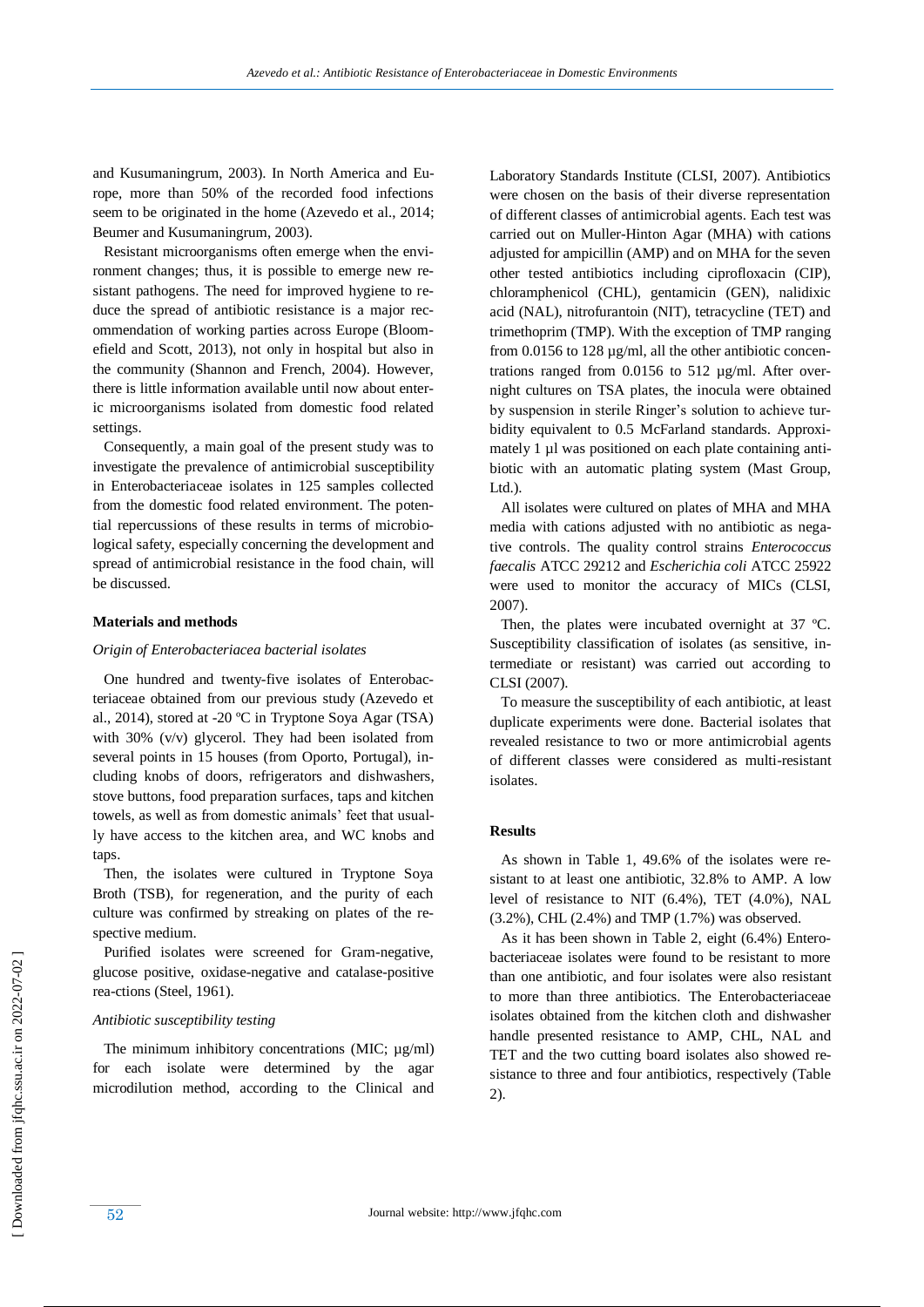|                             |            | $MIC (uq/ml)$ breakpoints |                            |                         | Enterobacteriaceae isolates                |                                               |                                            |
|-----------------------------|------------|---------------------------|----------------------------|-------------------------|--------------------------------------------|-----------------------------------------------|--------------------------------------------|
| <b>Class</b>                | Antibiotic | (S)<br><b>Sensitive</b>   | (I)<br><b>Intermediate</b> | (R)<br><b>Resistant</b> | Number of<br>sensitive<br>isolates $(\% )$ | Number of<br>intermediary<br>isolates $(\% )$ | Number of<br>resistant<br>isolates $(\% )$ |
| Penicillins                 | AMP        | $\leq 8$                  | 16                         | $\geq$ 32               | 68 (54.4)                                  | 16(12.8)                                      | 41(32.8)                                   |
| Phenicols                   | CHL        | $\leq 8$                  | 16                         | $\geq$ 32               | 117 (93.6)                                 | 5(4.0)                                        | 3(2.4)                                     |
| Fluoroquinolones            | <b>CIP</b> | $\leq1$                   | 2                          | $\geq 4$                | 125 (100)                                  | $*$                                           | $\ast$                                     |
| Aminoglycosides             | <b>GEN</b> | $\leq 4$                  | 8                          | $\geq 16$               | 125 (100)                                  | $*$                                           | $\ast$                                     |
| Tetracyclines               | <b>TET</b> | $\leq 4$                  | 8                          | $\geq 16$               | 114 (91.2)                                 | 6(4.8)                                        | 5(4.0)                                     |
| <b>Quinolones</b>           | <b>NAL</b> | $\leq 16$                 | $- - -$                    | $\geq$ 32               | 121 (96.8)                                 | $*$                                           | 4(3.2)                                     |
| Folate pathway<br>inhibitor | <b>TMP</b> | $\leq 8$                  | $- - -$                    | $\geq 16$               | 124 (99.2)                                 | $\ast$                                        | 1(1.7)                                     |
| Nitrofurantoins             | <b>NIT</b> | $\leq$ 32                 | 64                         | $\geq$ 128              | 86 (68.8)                                  | 31(24.8)                                      | 8(6.4)                                     |

Table 1: In vitro susceptibility of Enterobacteriaceae isolates to several antibiotics and minimum inhibitory concentration (MIC) breakpoints

\*Blank spaces indicate that no MIC value was determined for that concentration

**Table 2:** Number of multi-resistant isolates and place of isolation

| <b>Antibiotics</b> | Kitchen counter | <b>Stove buttons</b> | Dishwasher handle | Kitchen cloth | <b>Cutting board</b> |
|--------------------|-----------------|----------------------|-------------------|---------------|----------------------|
| AMP, TET, NIT      |                 |                      |                   |               |                      |
| AMP, CHL, TET, NIT |                 |                      |                   |               |                      |
| AMP, NIT           |                 |                      |                   |               |                      |
| AMP, CHL, NAL, TET |                 |                      |                   |               |                      |
| AMP, TET           |                 |                      |                   |               |                      |

#### **Discussion**

 Enterobacteriaceae isolates were collected from different places of 10 houses and they were distributed all around the house with high isolation rates (Azevedo et al., 2014). As mentioned, 49.6% of the isolates were found to be resistant to at least one antibiotic. Little data has been reported about antibiotic resistance in Enterobacteriaceae isolates found in the domestic settings (Wellington et al., 2013). Enteric bacteria which originated from man and animal reservoirs can contaminate the domestic environments through cross-contamination. In animals as in humans, misuse of antibiotics may not only cause an increase of resistance in pathogenic bacteria, but also in the endogenous flora of these animals. Resistant bacteria from these animals may be transferred to the human population not only by direct contact but also through food products of animal origin. These resistant bacteria may then either colonize humans and/or transfer their resistance genes to other bacteria in the human intestinal flora (Van den Bogaard et al., 2000).

 As observed, AMP was the antibiotic that showed more resistant Enterobacteriaceae isolates (32.8%), which is not surprising, since semi-synthetic penicillins (e.g., AMP and carbenicillin) were introduced in 1960s, generally now being ineffective against some bacteria, that were acquiring resistance, especially Enterobacteriaceae (Wellington et al., 2013).

 A low level of resistance was found for NIT (6.4%), TET (4.0%), NAL (3.2%), CHL (2.4%) and TMP (1.7%). For more than 50 years NIT has been an option for the management of urinary tract infection, but its use declined with the introduction of alternative antimicrobials, like TMP (Hooton and Stamm, 1997). Isolates of the Enterobacteriaceae family from chicken, pork, fish and even water have shown worldwide TMP resistance (Schwaiger et al., 2012; Su et al., 2011; Tao et al., 2010). Some antibiotics such as TMP has been the core therapy for urinary tract infection for the past many years with a 90% success rate as the first-line agent indicated for the treatment of acute urinary tract infection and pyelonephritis (Hooton et al., 1995; Paterson, 2006). As already stated, there is few information about presence of MDE in the domestic settings, but we can compare with some other antibiotic resistance studies where Enterobacteriaceae were isolated from food products: isolates from milk products presented no resistance to NAL but some resistance was detected for TET (14.28%) and CHL (9.52%); among samples of cheese, 24% of Enterobacteriaceae isolates were resistant to TET but no resistance was found for CHL and NAL; and some dairy products showed high rates of resistance to TET (52.38%), but also no resistance was found to CHL and NAL (Hleba et al., 2011).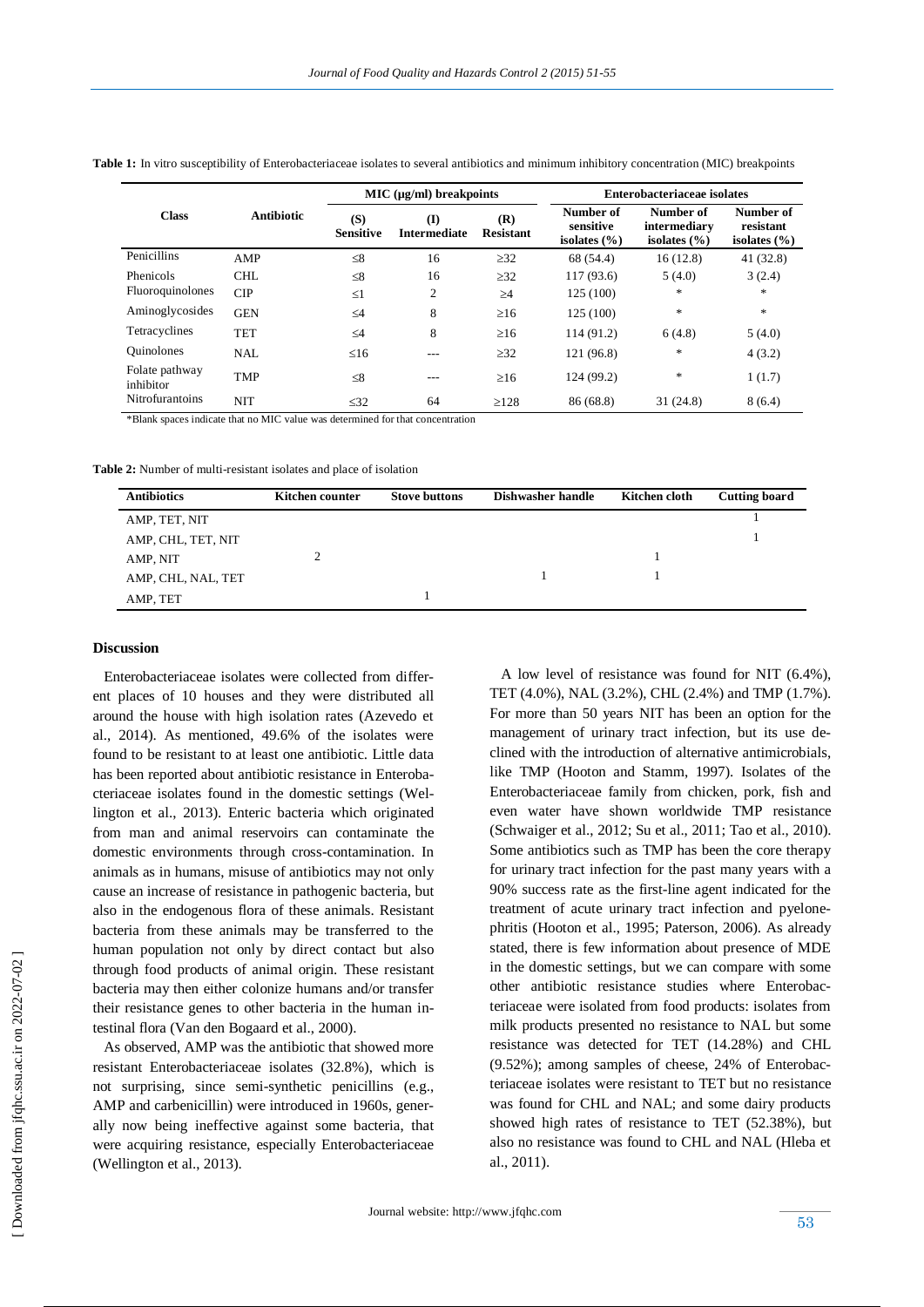In our study, all the examined isolates were sensitive to GEN and CIP. This finding is similar to the some previous investigations in other regions carried out in nondomestic environment (Fluckey et al., 2007; Knezevic and Petrovic, 2008; Miranda et al., 2008). Even though resistance to fluoroquinolones (CIP) was not observed in this present study, over the past decade the emergence of high-level, fluoroquinolone resistance among *E. coli* and other species of Enterobacteriaceae has been recorded (Paterson, 2006).

 Resistance to more than one antibiotic was verified for eight (6.4%) Enterobacteriaceae isolates, with four isolates resistant to more than three antibiotics. It should be noted that only those MDE isolated from the kitchen revealed resistance to more than one antibiotic. The isolates of kitchen cloth and dishwasher handle showed resistance to CHL, AMP, TET and NAL and the two isolates of cutting board also revealed resistance to three and four antibiotics, respectively (Table 2). This matter could be also justified by the contact with more raw foods, including raw meat, since as known, in animal food production, antibiotics used for disease treatment, disease prevention (prophylaxis) and growth promotion. Several investigators indicated that the occurrence of antibiotic-resistant bacteria in food of animal origin is high in developing countries, may be due to the inappropriate antibiotic therapy in animal farming (Van et al., 2012).

## **Conclusion**

 This study illustrates that Enterobacteriaceae showed low resistance profiles to frequently used antimicrobial agents (exception to AMP), but some of them, showed multi-resistance profiles. Therefore, antibiotic resistance including multi-resistance is not restricted to hospital environments, since such strains can also be found in the domestic food related environment. It is necessary to find procedures to control the spread of resistance by pathogens in the Enterobacteriacea in order to avoid this resistance phenomenon. The upsurge in multidrug-resistant strains of Enterobacteriaceae during the past decade is threatening the successful treatment of infections caused by these bacteria.

## **Conflicts of interest**

None declared.

# **Acknowledgments**

 This work was supported by National Funds from FCT - Fundação para a Ciência e a Tecnologia through project PEst-OE/EQB/LA0016/2013. Financial support for authors Helena Albano and Joana Silva was provided by postdoctoral fellowships, SFRH/BPD/47826/2008 and SFRH/BPD/35392/2007, respectively (FCT–Fundação para a Ciência e a Tecnologia). Editing of this manuscript by Dr P.A. Gibbs is gratefully acknowledged.

# **References**

- Azevedo I., Albano H., Silva J., Teixeira P. (2014). [Food safety in](http://www.sciencedirect.com/science/article/pii/S095671351300515X)  [the domestic environment.](http://www.sciencedirect.com/science/article/pii/S095671351300515X) *Food Control*. 37: 272-276.
- Beumer R.R., Kusumaningrum H. (2003). Kitchen hygiene in daily life. *International Biodeterioration and Biodegradation*. 51: 299-302.
- Bloomefield S.B., Scott E.A. (2013). A risk assessment approach to use of antimicrobials in the home to prevent spread of infection. *American Journal of Infection Control*. 41: S87-S93.
- Clinical and Laboratory Standards Institute (CLSI). (2007). Performance standards for antimicrobial susceptibility testing; seventeenth informational supplement. pp: 98-141.
- Denton M. (2007). Enterobacteriacae. *International Journal of Antimicrobial Agents*. 29: S9-S22.
- Fluckey W.M., Loneragan W.G., Warner R., Brashears M.M. (2007). Antimicrobial drug resistance of Salmonella and *Escherichia coli* isolates from cattle feces, hides, and carcasses. *Journal of Food Protection*. 70: 551-556.
- Fritsche T.R., Strabala P.A., Sader H.S., Dowzicky M.J., Jones R.N. (2005). Activity of tigecycline tested against a global collection of Enterobacteriaceae, including tetracycline-resistant isolates. *Diagnostic Microbiology and Infectious Disease*. 52: 209-213.
- Hleba L., Kačániová M., Pochop J., Lejková J., Čuboň J., Kunová S. (2011). Antibiotic resistance of Enterobacteriaceae genera and *Salmonella* spp., *Salmonella enterica* ser. Typhimurium and Enteriditis isolated from milk, cheese and other dairy products from conventional farm in Slovakia. *Journal of Microbiology, Biotechnology and Food Sciences*. 1: 1-20.
- Hooton T.M., Stamm W.E. (1997). Diagnosis and treatment of uncomplicated urinary tract infection. *Infectious Disease Clinics of North America*. 11: 551-581.
- Hooton T.M., Winter C., Tiu F., Stamm W.E. (1995). Randomized comparative trial and cost analysis of 3-day antimicrobial regimens for treatment of acute cystitis in women. *Journal of The American Medical Association*. 273: 41-45.
- Khan A.S., Dancer S.J., Humphreys H. (2012). Priorities in the prevention and control of multidrug-resistant Enterobacteriaceae in hospitals. *Journal of Hospital Infection*. 82: 143-151.
- Knezevic P., Petrovic O. (2008). Antibiotic resistance of commensal *Escherichia coli* of food-producing animals from three Vojvodinian farms, Serbia. *International Journal of Antimicrobial Agents*. 31: 360-363.
- Miranda J.M., Guarddon M., Va´zquez B.I., Fente C.A., Barros-Vela´zquez J., Cepeda A., Franco C.M. (2008). Antimicrobial resistance in Enterobacteriaceae strains isolated from organic chicken, conventional chicken and conventional turkey meat: a comparative survey. *Food Control*. 19: 412-416.
- Paterson D.L. (2006). Resistance in Gram-negative bacteria: Enterobacteriaceae. *The American Journal of Medicine*. 119: S20–S28.
- Pitout J.D., Nordmann P., Laupland K.B., Poirel L. (2005). Emergence of Enterobacteriaceae producing extended-spectrum βlactamases (ESBLs) in the community. *Journal of Antimicrobial Chemotherapy*. 56: 52–59.
- Schwaiger K., Huther S., Hölzel C., Kämpf P., Bauer J. (2012). Prevalence of antibiotic-resistant Enterobacteriaceae isolated from chicken and pork meat purchased at the slaughterhouse and at retail in Bavaria, Germany. *International Journal of Food Microbiology*. 154: 206-211.
- Shannon K.P., French G.L. (2004). Increasing resistance to antimicrobial agents of Gram-negative organisms isolated at a London teaching hospital, 1995-2000. *Journal of Antimicrobial Chemotherapy*. 53: 818-825.